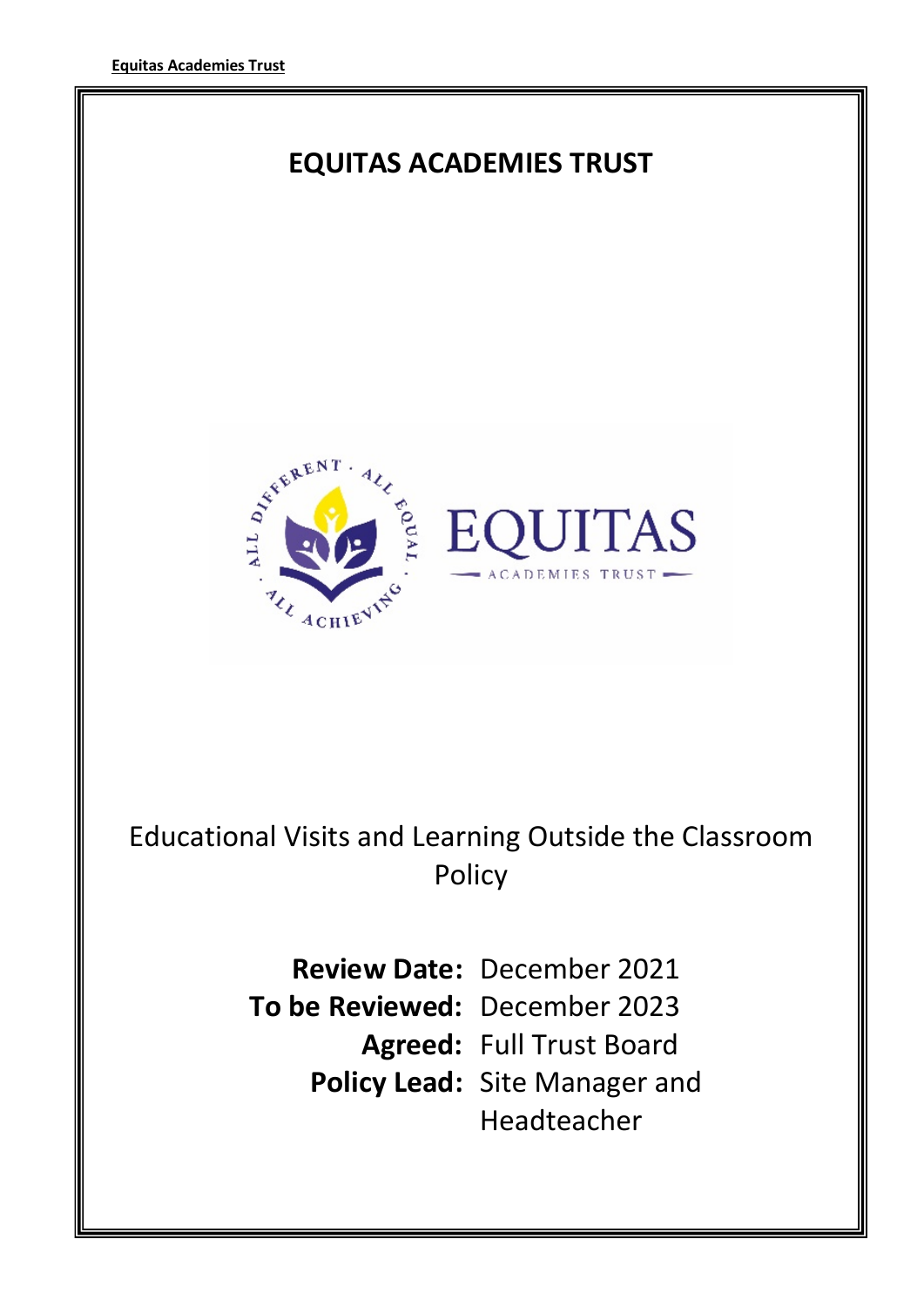# EDUCATIONAL VISITS AND LEARNING OUTSIDE THE CLASSROOM POLICY

# Contents Page(s)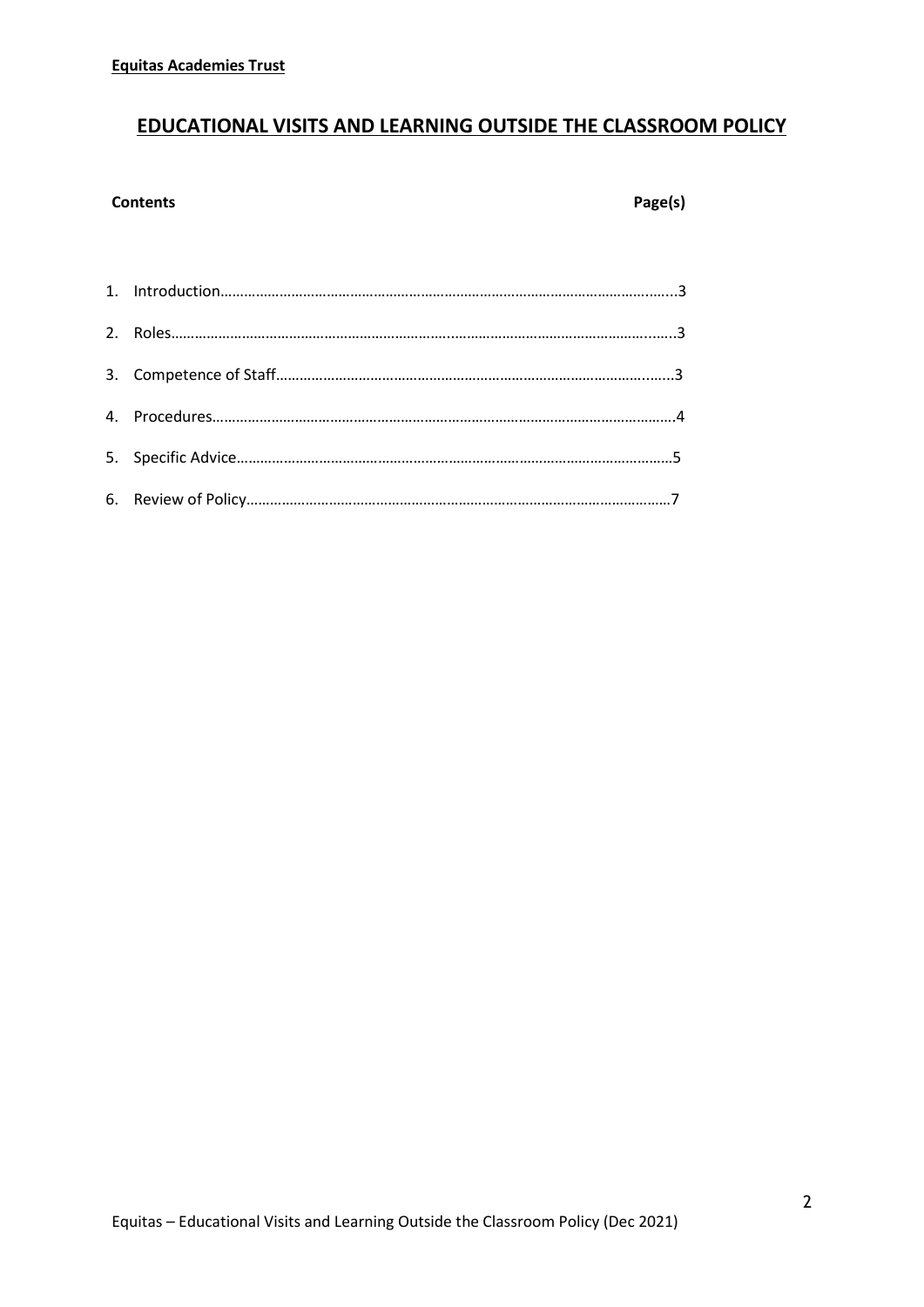# 1. INTRODUCTION

- 1.1 The Trust provides a rich and varied programme of opportunities for pupils to learn outside the classroom; within each Academy, the local area and further afield. The programme of visits is structured and progressive to gradually develop young peoples' confidence, independence, responsibility and specific learning objectives.
- 1.2 This policy covers all off-site visits and some on-site learning outside the classroom. The Headteacher and Educational Visit Coordinator (EVC) for each Academy within the Trust manage this policy. It provides a local framework for staff planning of educational visits and learning outside the classroom activities. Visits fall into one of three zones as defined by the National Guidance (NG) documents and NG website (www.oeapng.info), Zone 1, 2 and 3.

# 2. ROLES

- 2.1 All roles are clearly defined on the national guidance website. www.oeapng.info
- 2.2 Roles are defined as Visit Leader, Assistant Leaders, Volunteers, EVC, Head Teacher, Trust Board and Employer. There is specific Guidance and information for each above role and relevant documents. Within each Academy in the Equitas Trust all roles are covered and managed by staff and the Trust Board.
- 2.3 Each academy has Trained EVC's.
	- (a) AMA J Sweeney, N Turner, H Sekhon, E Smith, J Forbes
	- (b) CCA –P Patel
- 2.4 All visits must have a named visit leader and assistant staff who are aware of their role and responsibilities contained within the National Guidance website. https://oeapng.info/guidance-documents/

### 3. COMPETENCE OF STAFF

3.1 Staff must be competent and confident to lead visits. Training courses are available to develop confidence and competence. There are national standards for staff that want to lead adventure activities and the adviser will give advice in that area. http://oeapng.info/downloads/download-info/3-2d-4-4a-assessment-of-competence/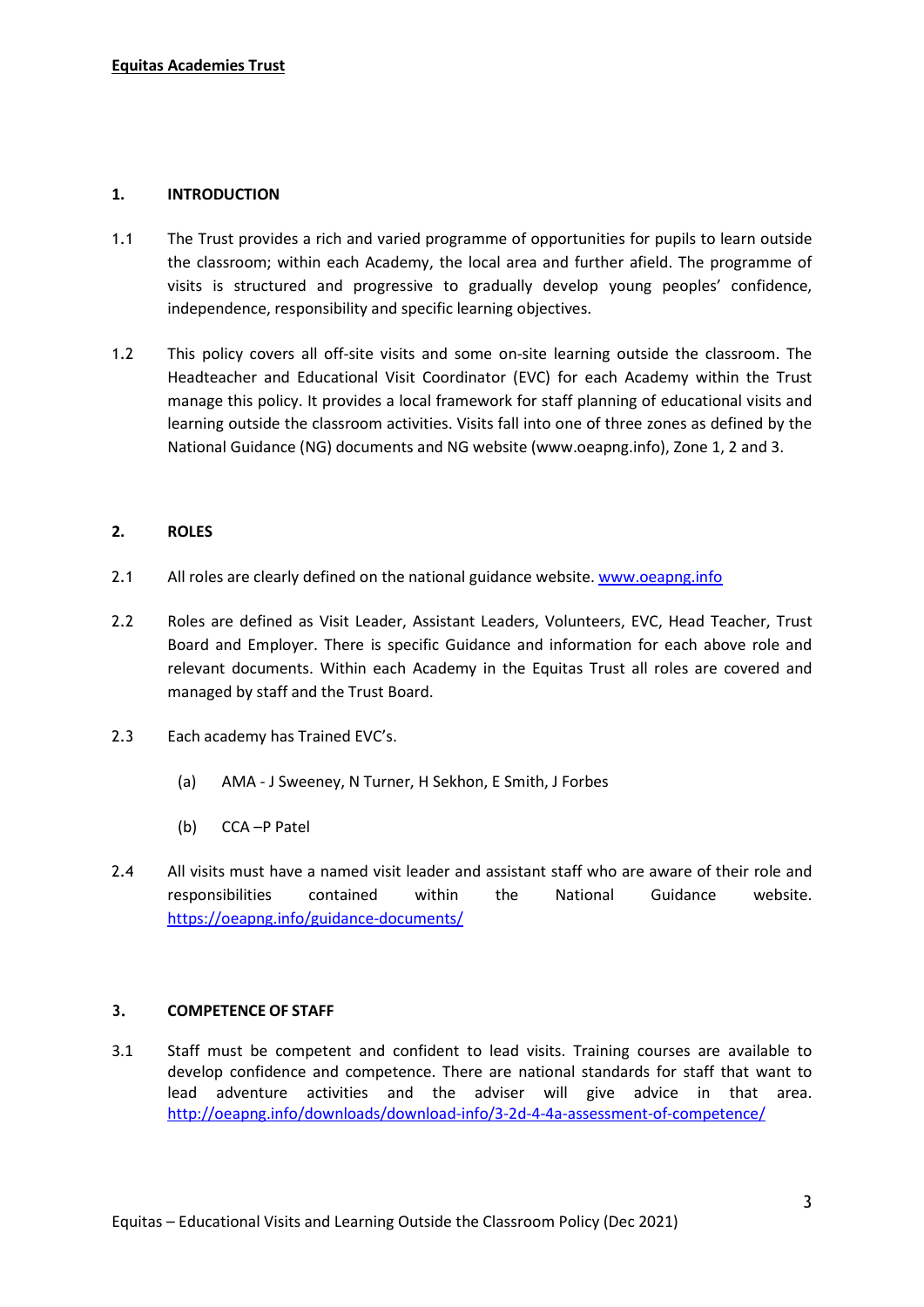# 4. PROCEDURES

- 4.1 All visits require planning, preparation and levels of approval. This varies according to aspects of complexity and distance. These are explained in the guide from the menu bar and can be reached via First Time Visitor https://oeapng.info/downloads/basic-essentials/
- 4.2 This Trust has the following Zones defined for staff and all visits fit into one of three Zones. If staff are unsure about a Zone, then the visit rises into the next Zone up for further guidance and planning. Staff should consult the EVC for support:
	- (a) Zone 3 Adventure / Abroad and Duke of Edinburgh visits
		- (i) These visits require specific approval at Academy level and the notification of the Education Visits and Outdoor Learning Adviser from Solihull. These must be submitted on Evolve at least 4 weeks before the departure date. The current notification for Solihull MBC is via the Evolve system. The adviser monitors these visits on behalf of the Trust is Naomi Chadwick naomi@elitesie.co.uk she is available if you have any queries regarding these trips.
	- (b) Zone 2 Enhanced Planning Visits
		- (i) These visits along with Zone 1 visits constitute the majority of Academies visits. There will be aspects of complexity that require careful planning.
		- (ii) All visits are required to be planned, sent to the EVC, and will then be approved by the EVC and Headteacher. The Education Visits Adviser can provide advice on these visits if required. Approval for visits of greater complexity may require pre-approval before undertaking detailed planning and the EVC should be consulted. This should be embedded within each Academy process.
	- (c) Zone 1 Local regular visits
		- (i) These are visits that are regular, local and straightforward to organise. The risk management will be covered by the Academies defined Zone 1 Procedures which attached to this document. It is the responsibility of the visit leader to ensure that these documents are amended if required because of changes in circumstances. These changes need to be recorded and noted.
		- (ii) Examples of activities that this Trust includes in Zone 1 are trips to town, museum visits and farm visits. (EVC to list, either by activity or also including a suggested maximum travel distance and motor transport. Please ask for advice if not sure.)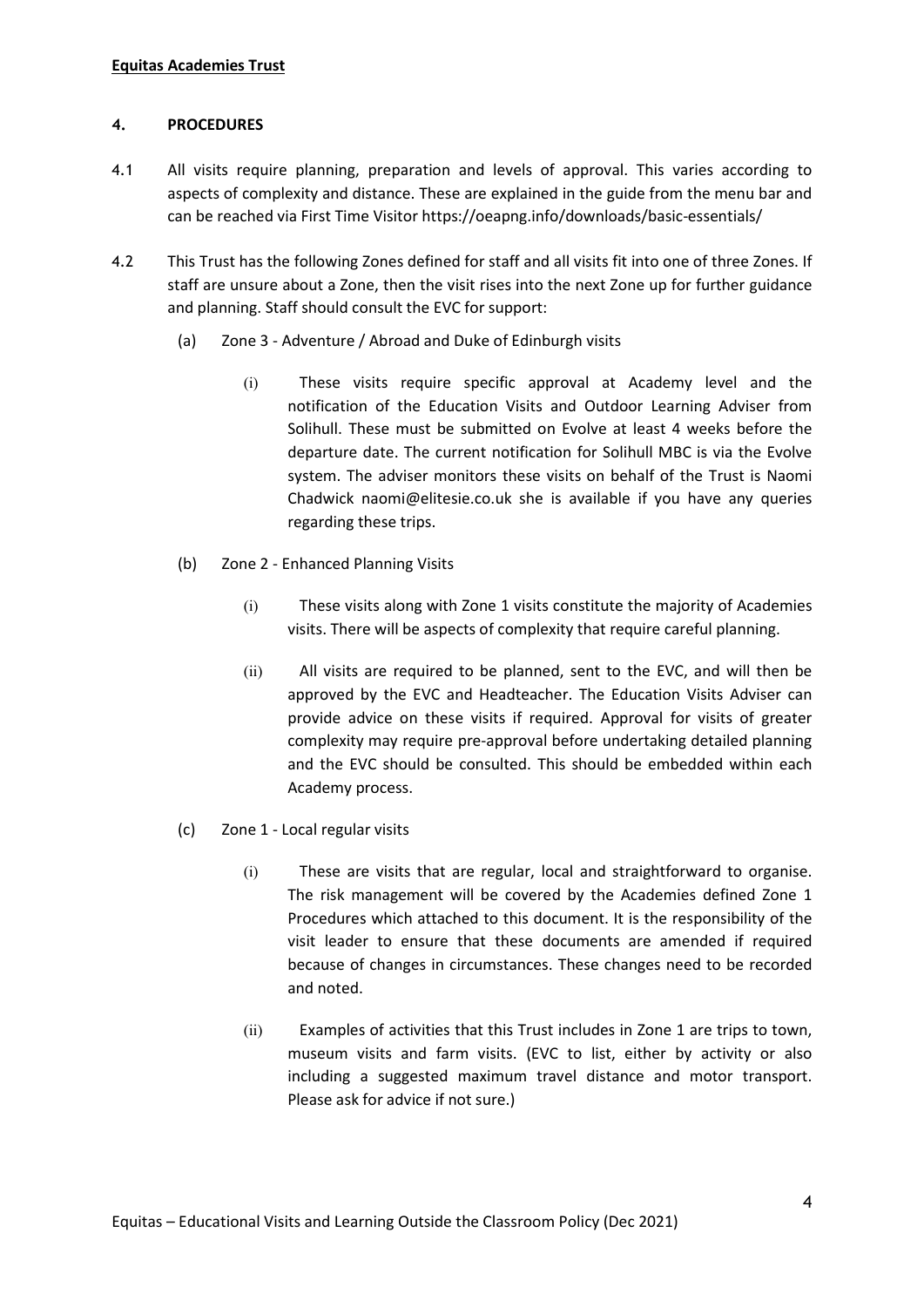# Equitas Academies Trust

### 5. SPECIFIC ADVICE – RISK MANAGEMENT

5.1 This aspect is described in the guidance and forms for recording Risk Assessments can be obtained from the EVC. National guidance can be found at www.oeapng.info/downloads/download-info/4-3c-risk-management/

# 5.2 Parental Consent

- (a) Each Academy takes into account the following points regarding consent.
	- (i) All trips at Chilwell Croft require parental consent
	- (ii) It is good practice to obtain blanket parental consent for a range of regularly occurring activities or a specific programme which is likely to be in Zone 1 visits.
	- (iii) In the interests of good relations between the establishment and the home, it is good practice to ensure that those in a position of parental authority are fully informed.
	- (iv) When an activity is part of the establishment's curriculum or normal working practices and no parental contributions are requested, there may not be a need for specific parental consent.
	- (v) Zone 3 visits would require specific formal consent.
	- (vi) Zone 2 visits may require specific formal consent. If in doubt consult your EVC http://oeapng.info/downloads/download-info/4-3d-consent/ National guidance 4.3d Consent

# 5.3 Group Management

- (a) Full details about group management, ratios, supervision of group, medical conditions, are all found via the Leaders Role buttons on the National Guidance website. https://oeapng.info/downloads/all-documents/ 6b-FAQ-Ratios-for-visits
- 5.4 Behaviour and Inclusion
	- (a) Each Academy's inclusion policy and behaviour standards will be applied to all visits. For purposes of inclusion, specific advice on this issue is contained in the document below and the adviser can assist when working with visits. http://oeapng.info/downloads/download-info/3-2e-inclusion/
- 5.5 Pre Checking Venues and Providers
	- (a) Staff should research the suitability of the venue and that the provision will meet the intended learning outcomes with the group's needs being met. http://oeapng.info/downloads/download-info/4.4h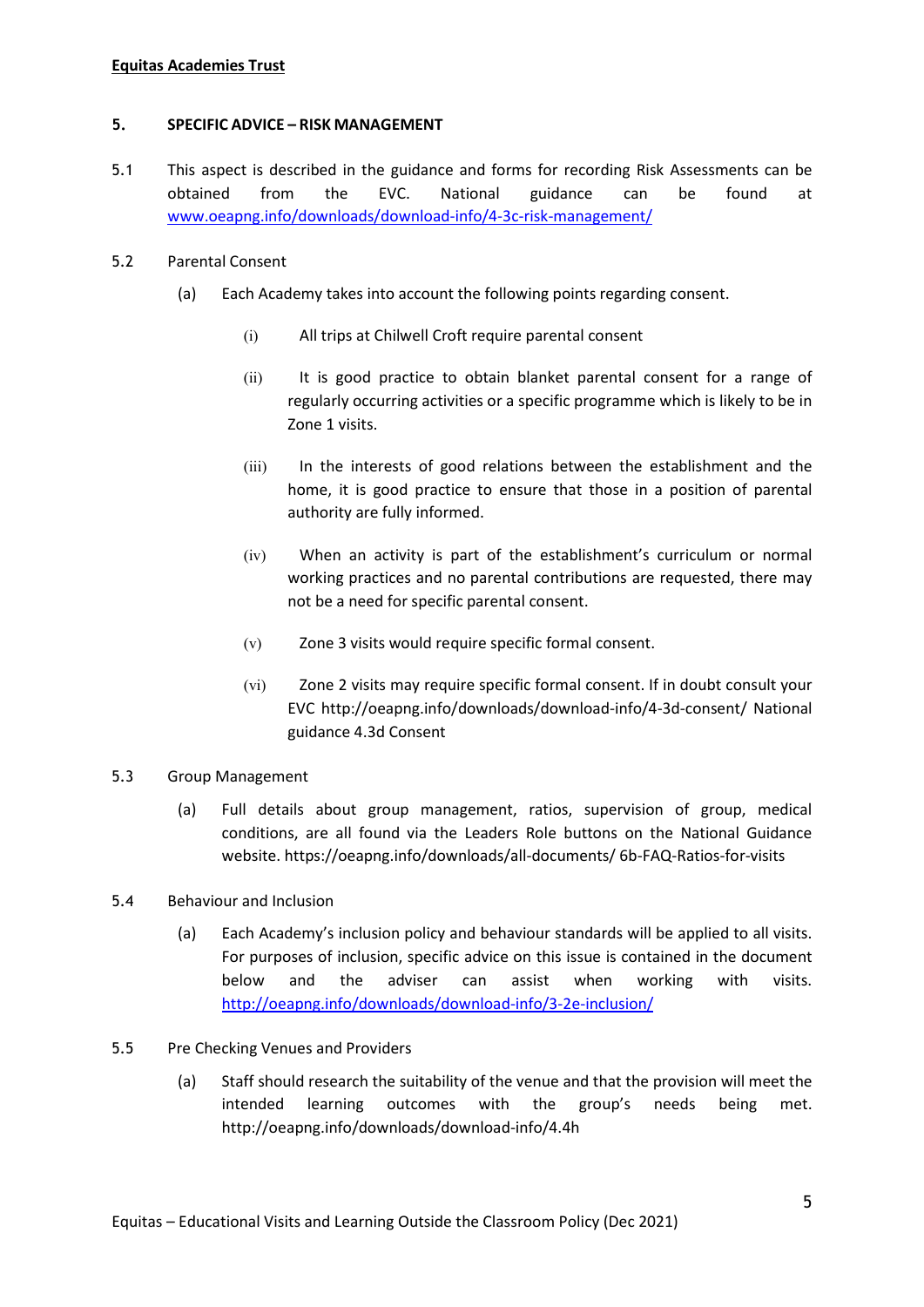- (b) National guidance 4.4h Using external providers and facilities. Other documents in section 4.4 are also useful.
- 5.6 External Providers
	- (a) Equitas Academies Trust and Elite Safety in Education endorse and support the Learning Outside the Classroom Quality Badge. Therefore, any outside organisation that holds this award does not need an evaluation, and safety paperwork does not need to be examined. Providers who do not hold the LOTC QB should therefore complete the attached form. http://oeapng.info/downloads/download-info/8pprovider-questionnaire/ National guidance 8p Provider Questionnaire
- 5.7 Adventure Provider Assurances
	- (a) Reference should be made to nationally accredited provider schemes if in doubt consult your EVC. Please be aware that notification is required for Adventurous Activity visits.

# 5.8 Emergency Procedures

- (a) Each Academy within the Trust must have emergency planning procedures in place in the event of a critical incident. Every visit leader and assistant leader must be familiar with emergency planning procedures and reporting mechanism. This forms part of the training delivered to EVCs and visit leaders.
- (b) Each Academy's Emergency Procedure is outlined in the Disaster Plan and Trust Recovery Procedures respective staff handbook.
- (c) This policy integrates into the Disaster Plan and Trust Recovery Procedures, which addresses all critical incidents. http://oeapng.info/downloads/download-info/4-1cemergency-procedures-for-visit-leaders/
- (d) National guidance 4.1c Off Site Visit Emergencies: Guidance for Leaders
- (e) The EVC and Senior staff have access to the Critical Incident plan, and the advice outlined in the link below http://oeapng.info/downloads/download-info/4-1bemergency-planning-the-establishments-role/
- (f) National guidance 4.1b Offsite Visit emergencies: The Establishment's Role

### 5.9 Transport

- (a) National Guidance contains full information for cars, minibuses and public transport. For transport requests for each Academy please ensure that you request and book transport as soon as the trip/visit is planned.
- (b) If pupils are to be transported by taxi, parental consent must always be obtained.

# 5.10 Evaluation